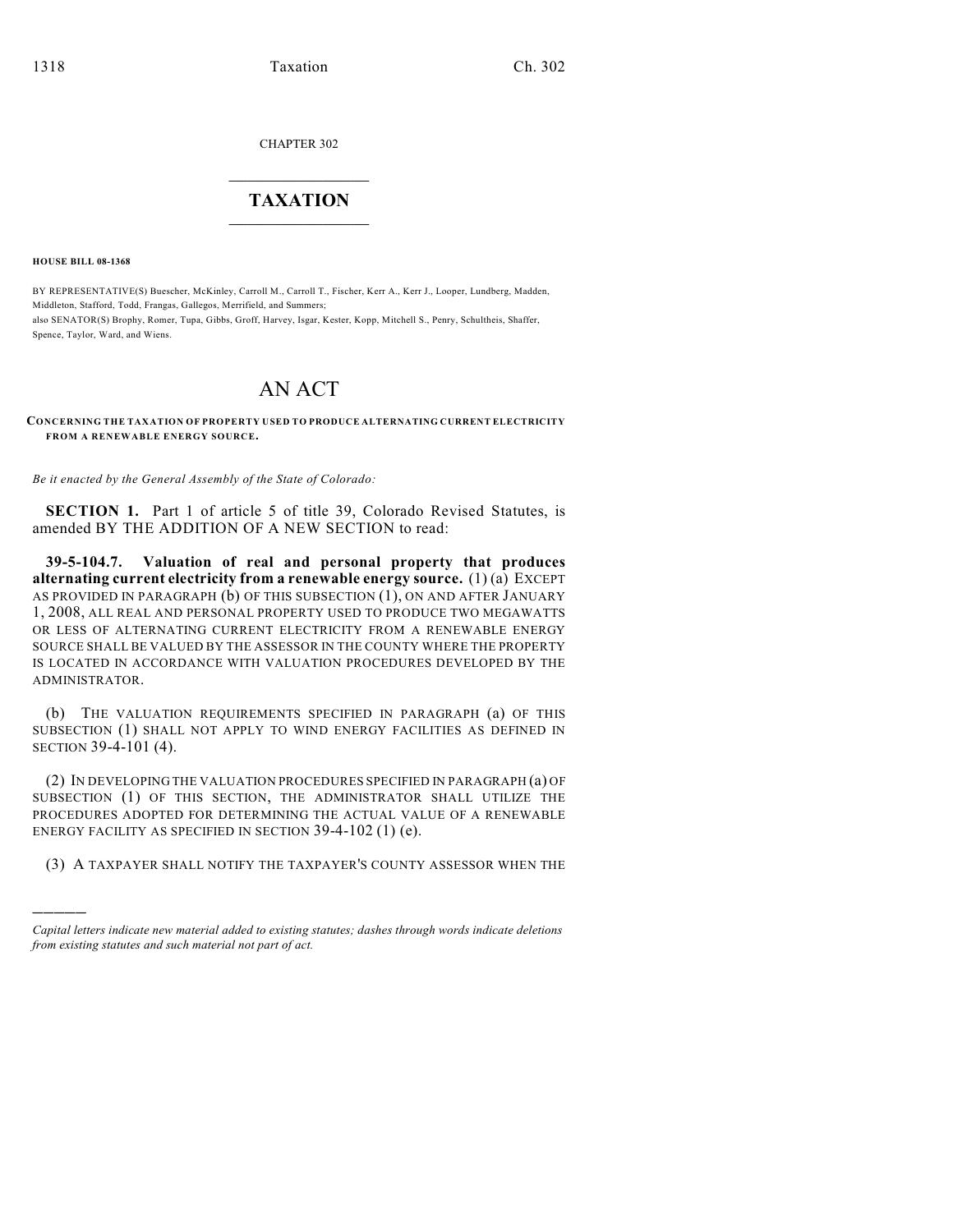#### Ch. 302 Taxation 1319

TAXPAYER INSTALLS REAL AND PERSONAL PROPERTY USED TO PRODUCE TWO MEGAWATTS OR LESS OF ALTERNATING CURRENT ELECTRICITY FROM A RENEWABLE ENERGY SOURCE; EXCEPT THAT, IF THE TAXPAYER OBTAINS A BUILDING PERMIT UNDER THE JURISDICTION OF A LOCAL GOVERNMENT FOR THE INSTALLATION, THE NOTIFICATION REQUIRED IN THIS SUBSECTION (3) SHALL NOT BE NECESSARY.

**SECTION 2.** 39-4-101 (4), Colorado Revised Statutes, is amended to read:

**39-4-101. Definitions.** As used in this article, unless the context otherwise requires:

(4) "Wind energy facility" means a new facility first placed in production on or after January 1, 2006, that uses property, real and personal, including one or more wind turbines, leaseholds, and easements, to generate and deliver to the interconnection meter any source of electrical or mechanical energy IN EXCESS OF TWO MEGAWATTS by harnessing the kinetic energy of the wind.

**SECTION 3.** 39-4-102 (1) (e) and (1.5) (b) (V), Colorado Revised Statutes, are amended to read:

**39-4-102. Valuation of public utilities.** (1) The administrator shall determine the actual value of the operating property and plant of each public utility as a unit, giving consideration to the following factors and assigning such weight to each of such factors as in the administrator's judgment will secure a just value of such public utility as a unit:

(e) (I) When determining the actual value of a renewable energy facility that primarily generates PRODUCES MORE THAN TWO MEGAWATTS OF ALTERNATING CURRENT electricity, the administrator shall:

(A) Consider the additional incremental cost per kilowatt of the construction of the renewable energy facility over that of the construction cost of a comparable nonrenewable energy facility that primarily generates PRODUCES ALTERNATING CURRENT electricity to be an investment cost and shall not include such additional incremental cost in the valuation of the facility; AND

(B) NOT ADD VALUE TO A RENEWABLE ENERGY FACILITY FOR ANY RENEWABLE ENERGY CREDITS CREATED BY THE PRODUCTION OF ALTERNATING CURRENT ELECTRICITY.

(II) For purposes of this paragraph (e), "renewable energy" has the meaning provided in section  $40-1-102$  (6), C.R.S. SECTION 40-1-102 (11), C.R.S., For purposes of this paragraph (e), "renewable energy" BUT shall not include energy generated from a wind energy facility.

(III) (A) FOR PURPOSES OF DETERMINING THE ACTUAL VALUE OF A RENEWABLE ENERGY FACILITY AS SPECIFIED IN SUBPARAGRAPH (I) OF THIS PARAGRAPH (e), AN OWNER OR OPERATOR OF A FACILITY SHALL PROVIDE A COPY OF THE FACILITY'S CURRENT POWER PURCHASE AGREEMENT TO THE ADMINISTRATOR BY APRIL 1 OF EACH ASSESSMENT YEAR AS AN ATTACHMENT TO THE STATEMENT REQUIRED AS SPECIFIED IN SECTION 39-4-103 (1); EXCEPT THAT, IF A COPY OF THE CURRENT POWER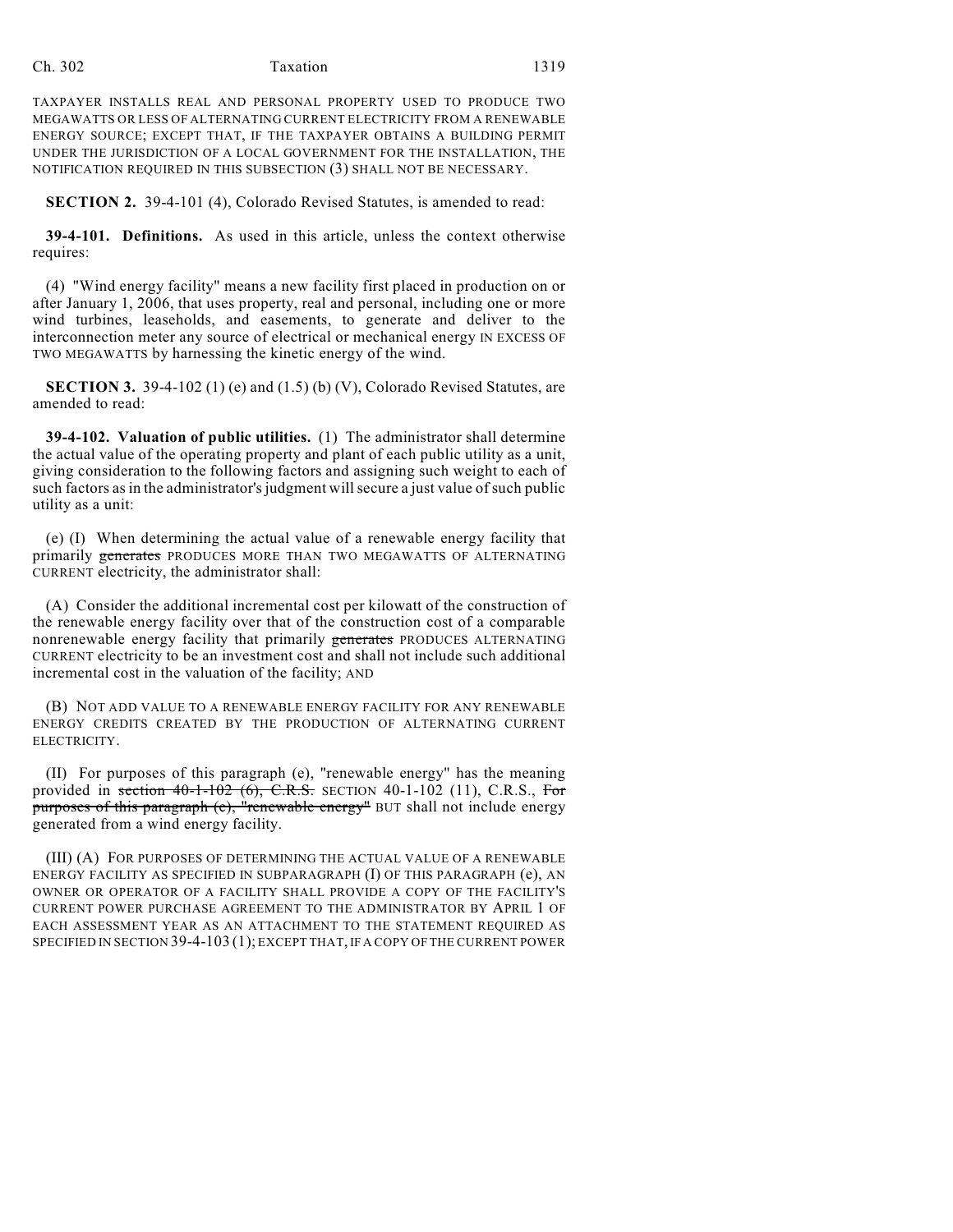1320 Taxation Ch. 302

PURCHASE AGREEMENT WAS PREVIOUSLY PROVIDED EITHER BY THE OWNER OR OPERATOR OR BY THE PURCHASER OF POWER AND THERE IS NO MATERIAL CHANGE IN THE FACILITY'S CURRENT POWER PURCHASE AGREEMENT, THE OWNER OR OPERATOR OF A FACILITY SHALL NOT BE REQUIRED TO PROVIDE A COPY OF THE AGREEMENT.

(B) IF THE OWNER OR OPERATOR OF A FACILITY DOES NOT PROVIDE A COPY OF THE FACILITY'S CURRENT POWER PURCHASE AGREEMENT AS SPECIFIED IN SUB-SUBPARAGRAPH (A) OF THIS SUBPARAGRAPH (III), THE ADMINISTRATOR SHALL HAVE THE AUTHORITY TO REQUEST A COPY OF THE CURRENT POWER PURCHASE AGREEMENT FROM THE PURCHASER OF POWER GENERATED AT THE FACILITY; EXCEPT THAT, IF A COPY OF THE CURRENT POWER PURCHASE AGREEMENT WAS PREVIOUSLY PROVIDED EITHER BY THE OWNER OR OPERATOR OR BY THE PURCHASER OF POWER AND THERE IS NO MATERIAL CHANGE IN THE FACILITY'S CURRENT POWER PURCHASE AGREEMENT, THE PURCHASER OF POWER SHALL NOT BE REQUIRED TO PROVIDE A COPY OF THE AGREEMENT.

(C) ALL POWER PURCHASE AGREEMENTS PROVIDED TO THE ADMINISTRATOR PURSUANT TO THIS SUBPARAGRAPH (III) SHALL BE CONSIDERED PRIVATE DOCUMENTS AND SHALL BE AVAILABLE ONLY TO THE ADMINISTRATOR AND THE EMPLOYEES OF THE DIVISION OF PROPERTY TAXATION IN THE DEPARTMENT OF LOCAL AFFAIRS.

(1.5) The administrator shall determine the actual value of a wind energy facility as follows:

(b) (V) For purposes of calculating the tax factor as required in subparagraph (IV) of this paragraph (b), an owner or operator of a wind energy facility shall provide a copy of the wind energy facility's current purchase power PURCHASE agreement to the administrator by April 1 of each assessment year. The administrator shall also have the authority to request a copy of the current purchase power PURCHASE agreement from the purchaser of power generated at a wind energy facility. All agreements provided to the administrator pursuant to this subparagraph (V) shall be considered private documents and shall be available only to the administrator and the employees of the division of property taxation in the department of local affairs.

**SECTION 4.** Part 7 of article 26 of title 39, Colorado Revised Statutes, is amended BY THE ADDITION OF A NEW SECTION to read:

**39-26-724. Components used to produce alternating current electricity from a renewable energy source - definitions.** (1) FOR FISCAL YEARS COMMENCING ON OR AFTER JULY 1, 2006, ALL SALES, STORAGE, AND USE OF COMPONENTS USED IN THE PRODUCTION OF ALTERNATING CURRENT ELECTRICITY FROM A RENEWABLE ENERGY SOURCE, INCLUDING BUT NOT LIMITED TO WIND, SHALL BE EXEMPT FROM TAXATION UNDER THE PROVISIONS OF PARTS 1 AND 2 OF THIS ARTICLE.

(2) (a) AS USED IN THIS SECTION, "COMPONENTS" SHALL INCLUDE, BUT SHALL NOT BE LIMITED TO, WIND TURBINES, ROTORS AND BLADES, SOLAR MODULES, TRACKERS, GENERATING EQUIPMENT, SUPPORTING STRUCTURES OR RACKS, INVERTERS, TOWERS AND FOUNDATIONS, BALANCE OF SYSTEM COMPONENTS SUCH AS WIRING, CONTROL SYSTEMS, SWITCHGEARS, AND GENERATOR STEP-UP TRANSFORMERS, AND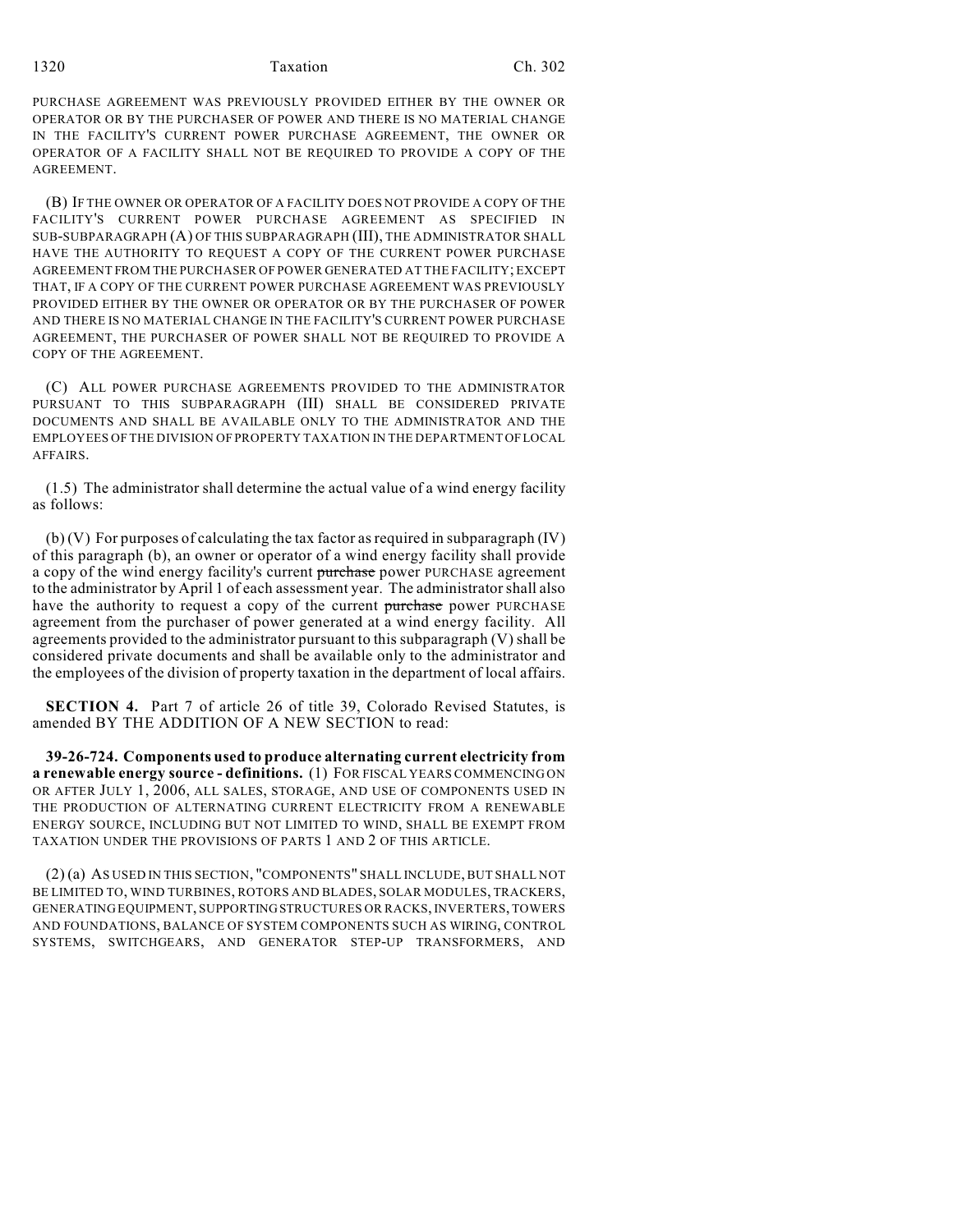#### Ch. 302 Taxation 1321

CONCENTRATING SOLAR POWER COMPONENTS THAT INCLUDE, BUT ARE NOT LIMITED TO, MIRRORS, PLUMBING, AND HEAT EXCHANGERS.

(b) AS USED IN THIS SECTION, "COMPONENTS" SHALL NOT INCLUDE ANY COMPONENTS BEYOND THE POINT OF GENERATOR STEP-UP TRANSFORMERS LOCATED AT THE PRODUCTION SITE, LABOR, ENERGY STORAGE DEVICES, OR REMOTE MONITORING SYSTEMS.

**SECTION 5.** 29-2-105 (1) (d), Colorado Revised Statutes, is REPEALED AND REENACTED, WITH AMENDMENTS, to read:

**29-2-105. Contents of sales tax ordinances and proposals.** (1) The sales tax ordinance or proposal of any incorporated town, city, or county adopted pursuant to this article shall be imposed on the sale of tangible personal property at retail or the furnishing of services, as provided in paragraph (d) of this subsection (1). Any countywide or incorporated town or city sales tax ordinance or proposal shall include the following provisions:

(d) (I) A PROVISION THAT THE SALE OF TANGIBLE PERSONAL PROPERTY AND SERVICES TAXABLE PURSUANT TO THIS ARTICLE SHALL BE THE SAME AS THE SALE OF TANGIBLE PERSONAL PROPERTY AND SERVICES TAXABLE PURSUANT TO SECTION 39-26-104, C.R.S., EXCEPT AS OTHERWISE PROVIDED IN THIS PARAGRAPH (d). THE SALE OF TANGIBLE PERSONAL PROPERTY AND SERVICES TAXABLE PURSUANT TO THIS ARTICLE SHALL BE SUBJECT TO THE SAME SALES TAX EXEMPTIONS AS THOSE SPECIFIED IN PART 7 OF ARTICLE 26 OF TITLE 39, C.R.S.; EXCEPT THAT THE SALE OF THE FOLLOWING MAY BE EXEMPTED FROM A TOWN, CITY, OR COUNTY SALES TAX ONLY BY THE EXPRESS INCLUSION OF THE EXEMPTION EITHER AT THE TIME OF ADOPTION OF THE INITIAL SALES TAX ORDINANCE OR RESOLUTION OR BY AMENDMENT THERETO:

(A) THE EXEMPTION FOR SALES OF MACHINERY OR MACHINE TOOLS SPECIFIED IN SECTION 39-26-709 (1), C.R.S.;

(B) THE EXEMPTION FOR SALES OF ELECTRICITY, COAL, WOOD, GAS, FUEL OIL, OR COKE SPECIFIED IN SECTION 39-26-715 (1) (a) (II), C.R.S.;

(C) THE EXEMPTION FOR SALES OF FOOD SPECIFIED IN SECTION  $39-26-707(1)$  (e), C.R.S.;

(D) THE EXEMPTION FOR VENDING MACHINE SALES OF FOOD SPECIFIED IN SECTION 39-26-714 (2), C.R.S.;

(E) THE EXEMPTION FOR SALES BY A CHARITABLE ORGANIZATION SPECIFIED IN SECTION 39-26-718 (1) (b), C.R.S.;

(F) THE EXEMPTION FOR SALES OF FARM EQUIPMENT AND FARM EQUIPMENT UNDER LEASE OR CONTRACT SPECIFIED IN SECTION  $39-26-716$  (2) (b) AND (2) (c), C.R.S.;

(G) THE EXEMPTION FOR SALES OF LOW-EMITTING MOTOR VEHICLES, POWER SOURCES, OR PARTS USED FOR CONVERTING SUCH POWER SOURCES AS SPECIFIED IN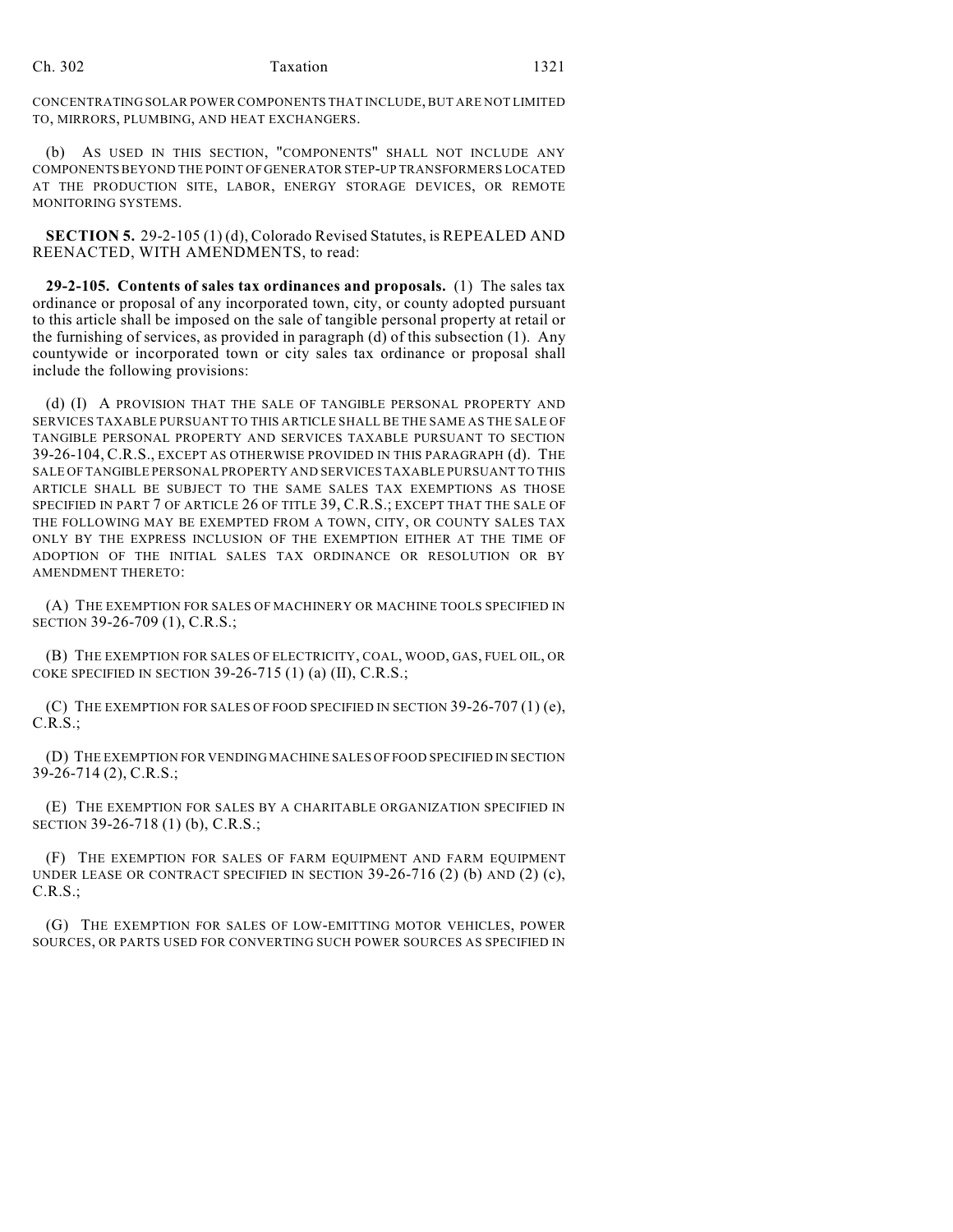SECTION 39-26-719 (1), C.R.S.;

(H) THE EXEMPTION FOR SALES OF PESTICIDES SPECIFIED IN SECTION 39-26-716 (2) (e), C.R.S.; AND

(J) THE EXEMPTION FOR SALES OF COMPONENTS USED IN THE PRODUCTION OF ALTERNATING CURRENT ELECTRICITY FROM A RENEWABLE ENERGY SOURCE, INCLUDING BUT NOT LIMITED TO WIND, SPECIFIED IN SECTION 39-26-724, C.R.S.; EXCEPT THAT THIS SUB-SUBPARAGRAPH (J) SHALL NOT APPLY TO ANY INCORPORATED TOWN, CITY, OR COUNTY THAT ADOPTED THE EXEMPTION SPECIFIED IN SUB-SUBPARAGRAPH (A) OF THIS SUBPARAGRAPH (I) PRIOR TO THE EFFECTIVE DATE OF THIS SUB-SUBPARAGRAPH (J).

(II) IF A TOWN, CITY, OR COUNTY SALES TAX EXPRESSLY INCLUDES ANY EXEMPTIONS SPECIFIED IN SUBPARAGRAPH (I) OF THIS PARAGRAPH (d) BY AN AMENDMENT TO THE INITIAL SALES TAX ORDINANCE OR RESOLUTION, SUCH AMENDMENT SHALL BE ADOPTED IN THE SAME MANNER AS THE INITIAL ORDINANCE OR RESOLUTION.

(III) IN THE ABSENCE OF AN EXPRESS PROVISION FOR ANY EXEMPTION SPECIFIED IN SUBPARAGRAPH (I) OF THIS PARAGRAPH (d), ALL SALES TAX ORDINANCES AND RESOLUTIONS SHALL BE CONSTRUED AS IMPOSING OR CONTINUING TO IMPOSE THE TOWN, CITY, OR COUNTY SALES TAX ON SUCH ITEMS.

**SECTION 6.** 29-2-106 (4) (a), Colorado Revised Statutes, is REPEALED AND REENACTED, WITH AMENDMENTS, to read:

**29-2-106. Collection - administration - enforcement.** (4) (a) (I) THE EXECUTIVE DIRECTOR OF THE DEPARTMENT OF REVENUE SHALL, AT NO CHARGE, ADMINISTER, COLLECT, AND DISTRIBUTE THE SALES TAX OF ANY HOME RULE MUNICIPALITY UPON REQUEST OF THE GOVERNING BODY OF SUCH MUNICIPALITY:

(A) IF THE PROVISIONS OF THE SALES TAX ORDINANCE OF SAID MUNICIPALITY, OTHER THAN THOSE PROVISIONS RELATING TO LOCAL PROCEDURES FOLLOWED IN ADOPTING THE ORDINANCE, CORRESPOND TO THE REQUIREMENTS OF THIS ARTICLE FOR SALES TAXES IMPOSED BY COUNTIES, TOWNS, AND CITIES;

(B) IF NO USE TAX IS TO BE COLLECTED BY THE DEPARTMENT OF REVENUE EXCEPT AS PROVIDED IN SECTION 39-26-208, C.R.S.; AND

(C) WHETHER OR NOT THE ORDINANCE APPLIES THE SALES TAX TO THE EXEMPTIONS LISTED IN SECTION  $29-2-105$  (1) (d) (I).

(II) WHEN THE GOVERNING BODY OF ANY HOME RULE MUNICIPALITY REQUESTS THE DEPARTMENT OF REVENUE TO ADMINISTER, COLLECT, AND DISTRIBUTE THE SALES TAX OF SAID MUNICIPALITY AS SPECIFIED IN SUBPARAGRAPH (I) OF THIS PARAGRAPH (a), SAID GOVERNING BODY SHALL CERTIFY TO THE EXECUTIVE DIRECTOR OF THE DEPARTMENT A TRUE COPY OF THE HOME RULE MUNICIPALITY'S SALES TAX ORDINANCE.

**SECTION 7.** The introductory portion to 29-2-109 (1), Colorado Revised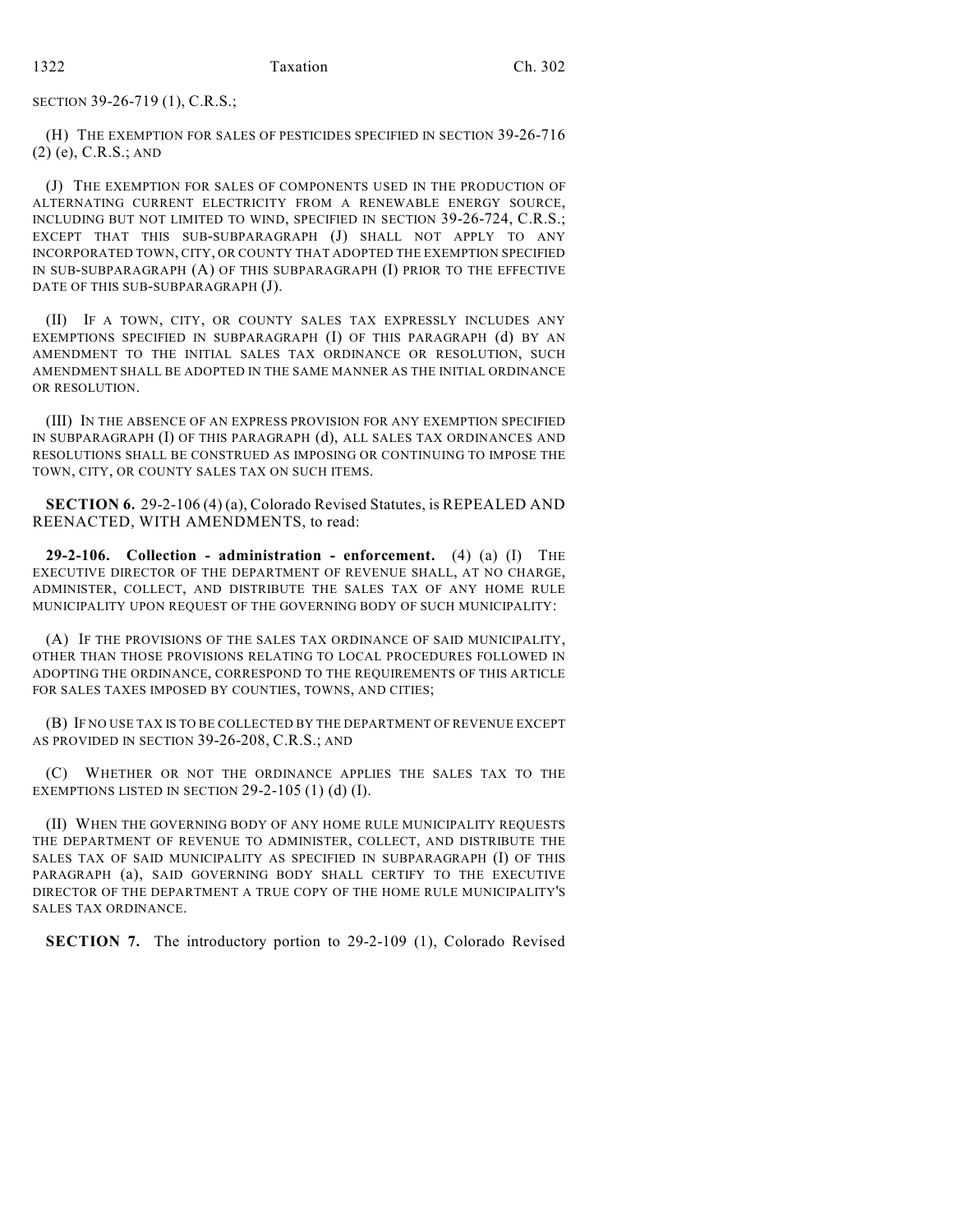## Ch. 302 Taxation 1323

Statutes, is amended to read:

**29-2-109. Contents of use tax ordinances and proposals.** (1) The use tax ordinance, resolution, or proposal of any town, city, or county adopted pursuant to this article shall be imposed only for the privilege of using or consuming in the town, city, or county any construction and building materials purchased at retail or for the privilege of storing, using, or consuming in the town, city, or county any motor and other vehicles, purchased at retail on which registration is required, or both. For the purposes of this subsection (1), the term "construction and building materials" shall not include parts or materials utilized in the fabrication, construction, assembly, or installation of passenger tramways, as defined in section 25-5-702 (4), C.R.S., by any ski area operator, as defined in section 33-44-103 (7), C.R.S., or any person fabricating, constructing, assembling, or installing a passenger tramway for a ski area operator. THE ORDINANCE, RESOLUTION, OR PROPOSAL MAY RECITE THAT THE USE TAX SHALL NOT APPLY TO THE STORAGE AND USE OF COMPONENTS USED IN THE PRODUCTION OF ALTERNATING CURRENT ELECTRICITY FROM A RENEWABLE ENERGY SOURCE, INCLUDING BUT NOT LIMITED TO WIND, AS EXEMPTED FROM THE STATE USE TAX PURSUANT TO SECTION 39-26-724,C.R.S. The ordinance, resolution, or proposal shall recite that the use tax shall not apply:

**SECTION 8.** 39-26-709 (1) (a), Colorado Revised Statutes, is amended to read:

**39-26-709. Machinery and machine tools.** (1) (a) The following shall be exempt from taxation under the provisions of part 1 of this article:

(I) (Deleted by amendment, L. 2004, p. 1022, § 2, effective July 1, 2004.)

(II) Except as allowed in section 39-30-106, on or after July 1, 1996, purchases of machinery or machine tools, or parts thereof, in excess of five hundred dollars to be used in Colorado directly and predominantly in manufacturing tangible personal property, for sale or profit; AND

(III) Purchases of machinery and machine tools, or parts thereof, used in the production of electricity from a renewable energy source, including but not limited to wind, whether or not such purchases are capitalized or expensed; and

(IV) Purchases of machinery and machine tools, or parts thereof, used in the production of electricity in a facility for which a long-term power purchase agreement was fully executed between February 5, 2001, and November 7, 2006, whether or not such purchases are capitalized or expensed.

**SECTION 9. Legislative intent.** (1) On November 6, 2006, the executive director of the department of revenue issued final determination DD-598, in which the executive director concluded that machinery used to produce electricity did not qualify for exemption from sales and use tax under section 39-26-709, Colorado Revised Statutes, as in effect prior to legislative amendments made in the 2007 legislative session. Final determination DD-598 is inconsistent with final determination DD-567, which was issued by the executive director on February 5, 2001, and which concluded that certain machinery used in the production of electricity qualified for the exemption from sales and use tax under section 39-26-709, Colorado Revised Statutes.